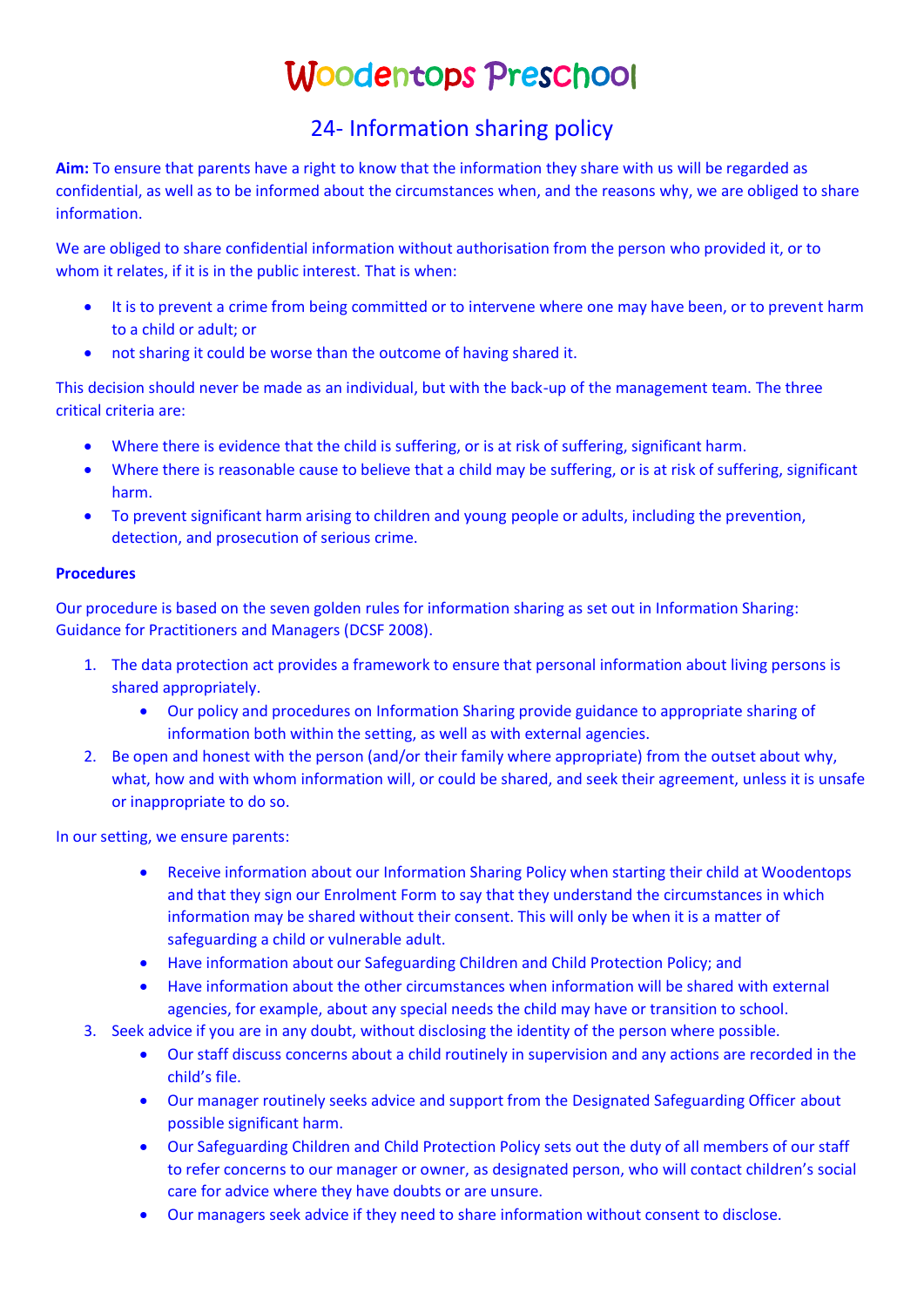- 4. Share with consent where appropriate and, where possible, respect the wishes of those who do not consent to share confidential information. You may still share information without consent if, in your judgement, that lack of consent can be overridden in the public interest. You will need to base your judgement on the facts of the individual case.
	- We base decisions to share information without consent on judgements about the facts of the case and whether it is 'in the public interest'.
	- Our guidelines for consent are part of this procedure.
	- Our manager is conversant with this and will be able to advise staff accordingly.
- 5. Consider safety and well-being: Base your information sharing decisions on considerations of the safety and well-being of the person and others who may be affected by their actions. In our setting, we:
	- Record concerns and discuss these with our Designated Safeguarding officer.
	- Record decisions made and the reasons why information will be shared and to whom; and
	- Follow the procedures for reporting concerns and record keeping as set out in our Safeguarding Children and Child Protection Policy.
- 6. Necessary, proportionate, relevant, accurate, timely and secure: Ensure that the information you share is necessary for the purpose for which you are sharing it, is shared only with those people who need to have it, is accurate and up to date, is shared in a timely fashion, and is shared securely.
	- Our Safeguarding Children Policy and Children's Records Policy set out how and where information should be recorded and what information should be shared with another agency when making a referral.
- 7. Keep a record of your decision and the reasons for it whether it is to share information or not. If you decide to share, then record what you have shared, with whom and for what purpose.
	- Where information is shared, we record the reasons for doing so in the child's file; where it is decided that information is not to be shared that is recorded too.

### **Consent**

When parents choose Woodentops for their child, they will share information about themselves and their families. This information is regarded as confidential. Parents have a right to be informed that we will see their consent to share information in most cases, as well as the kinds of circumstances when we may not seek their consent, or may override their refusal to give consent.

We inform them as follows:

- Our policies and procedures set out our responsibility regarding gaining consent to share information and when it may not be sought or overridden.
- Parents sign our Enrolment Form at registration to confirm that they understand this.
- We ask parents to give written consent to share information about any additional needs their child may have, or to pass on child development summaries to the next provider/school.
- We give parents copies of the forms they sign.
- Consent must be informed that is the person giving consent needs to understand why information will be shared, what will be shared, who will see information, the purpose of sharing it and the implications for them of sharing that information.
- Consent may be explicit, verbally but preferably in writing, or implicit, implied if the context is such that sharing information is an intrinsic part of [our/my] service or it has been explained and agreed at the outset.
- We explain our Information Sharing Policy to parents.

#### **Separated parents.**

• Consent to share need only be sought from one parent. Where parents are separated, this would normally be the parent with whom the child resides. Where there is a dispute, we will consider this carefully.